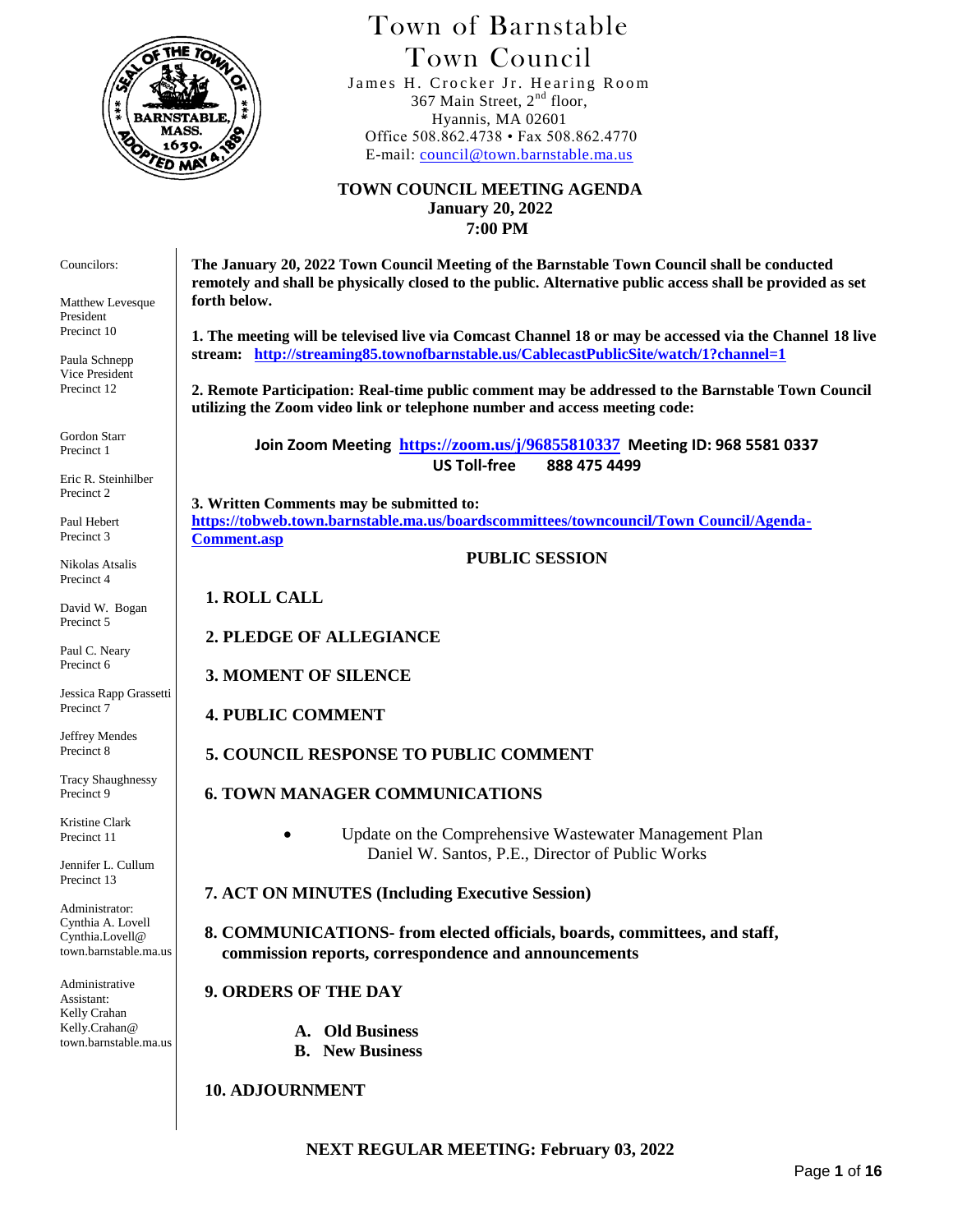**ITEM NO. INDEX TITLE PAGE** 

# **A. OLD BUSINESS**

**2022-066** Appropriation Order in the amount of **\$214,240** for the purpose of funding the Hyannis Youth and Community Center Enterprise Fund Fiscal Year 2022 Operating Expense Budget **(Public Hearing) (Roll Call Majority Full Council)** ..............................................................................................................3-4

# **B. NEW BUSINESS**

| 2022-072 | Appropriation request of \$156,849 for the Barnstable Police Department Fiscal Year 2022 Operating<br>Expense Budget for the purpose of funding the costs associated with the hiring of ten current patrol                                                                                            |
|----------|-------------------------------------------------------------------------------------------------------------------------------------------------------------------------------------------------------------------------------------------------------------------------------------------------------|
| 2022-073 | Amending Chapter 240 Zoning, Article III, § 240-34 to comply with National Flood Insurance                                                                                                                                                                                                            |
| 2022-074 | Appropriation Order in the amount of \$10,000 for the purpose of acquiring an easement over real<br>property located at 195 Phinney's Lane, Barnstable (Centerville) shown on Assessor's Map 209 as<br>Parcel 020 to be associated with the construction of new sewer infrastructure (Refer to Public |

Approve Minutes: January 06, 2022

**Please Note:** The lists of matters are those reasonably anticipated by the Council President which may be discussed at the meeting. Not all items listed may be discussed and other items not listed may be discussed to the extent permitted by law. It is possible that if it so votes, the Council may go into executive session. The Council may also act on items in an order other than as they appear on this agenda. Persons interested are advised that in the event any matter taken up at the meeting remains unfinished at the close of the meeting, it may be continued to a future meeting, and with proper notice.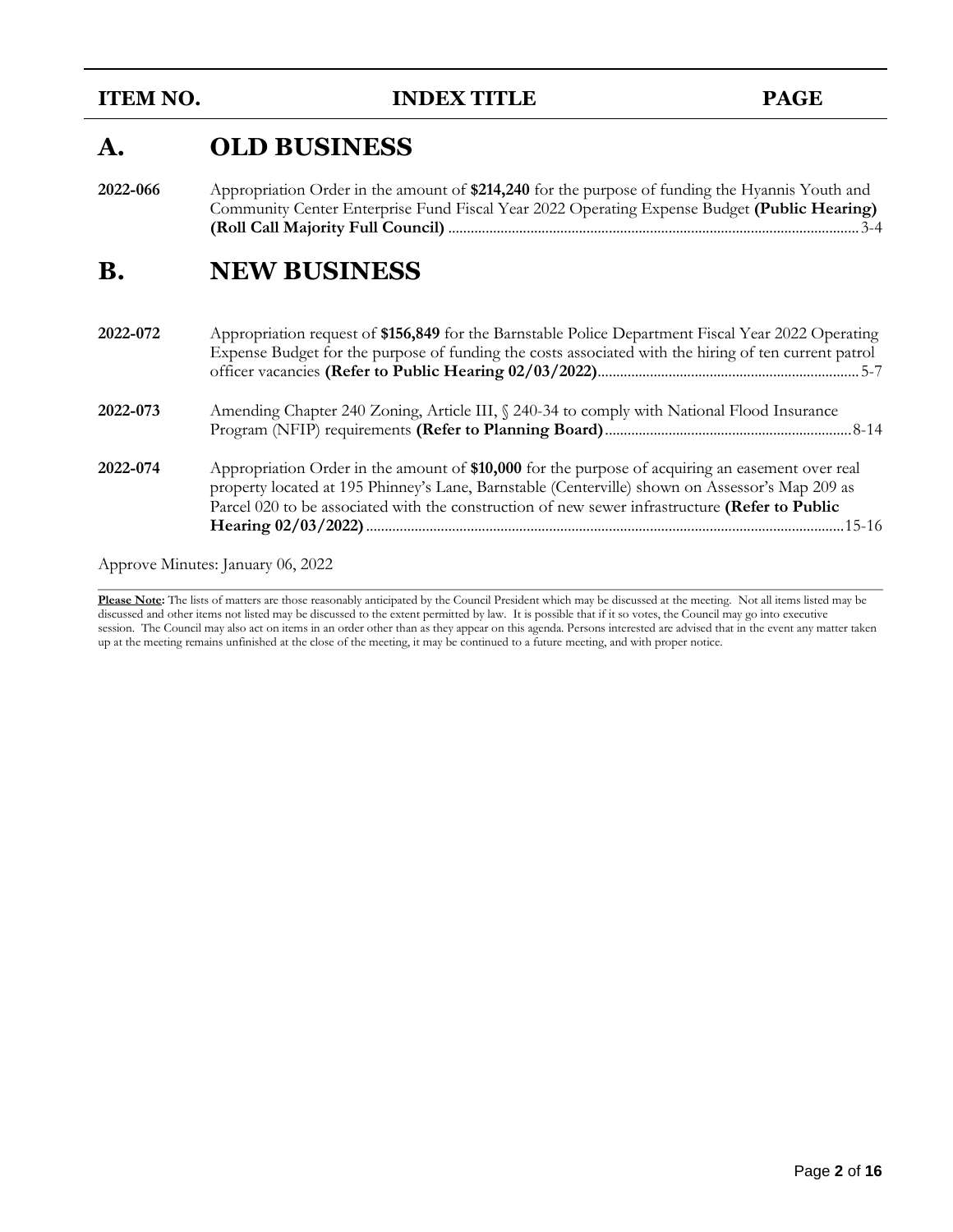# **A. OLD BUSINESS (Public Hearing) (Roll Call Majority Full Council)**

# **BARNSTABLE TOWN COUNCIL**

**ITEM# 2022-066 INTRO: 01/06/2022, 01/20/2022**

# **2022-066 APPROPRIATION ORDER IN THE AMOUNT OF \$214,240 FOR THE HYANNIS YOUTH AND COMMUNITY CENTER ENTERPRISE FUND FISCAL YEAR 2022 OPERATING EXPENSE BUDGET**

**ORDERED:** That the amount of **\$214,240** be appropriated for the purpose of funding the Hyannis Youth and Community Center's Fiscal Year 2022 Operating Expense Budget and that to fund the appropriation, that \$214,240 be provided from the Hyannis Youth and Community Center Enterprise Fund Surplus.

**SPONSOR:** Mark S. Ells, Town Manager

DATE ACTION TAKEN

01/06/2022 Refer to Public Hearing 01/20/2022

\_\_\_\_\_\_\_\_\_ \_\_\_\_\_\_\_\_\_\_\_\_\_\_\_\_\_\_\_\_\_\_\_\_\_\_\_\_\_\_

- \_\_\_\_ Read Item
- \_\_\_\_ Motion to Open Public Hearing
- \_\_\_\_ Rationale
- \_\_\_\_ Public Hearing
- \_\_\_\_ Close Public Hearing
- \_\_\_\_ Council Discussion
- \_\_\_\_ Vote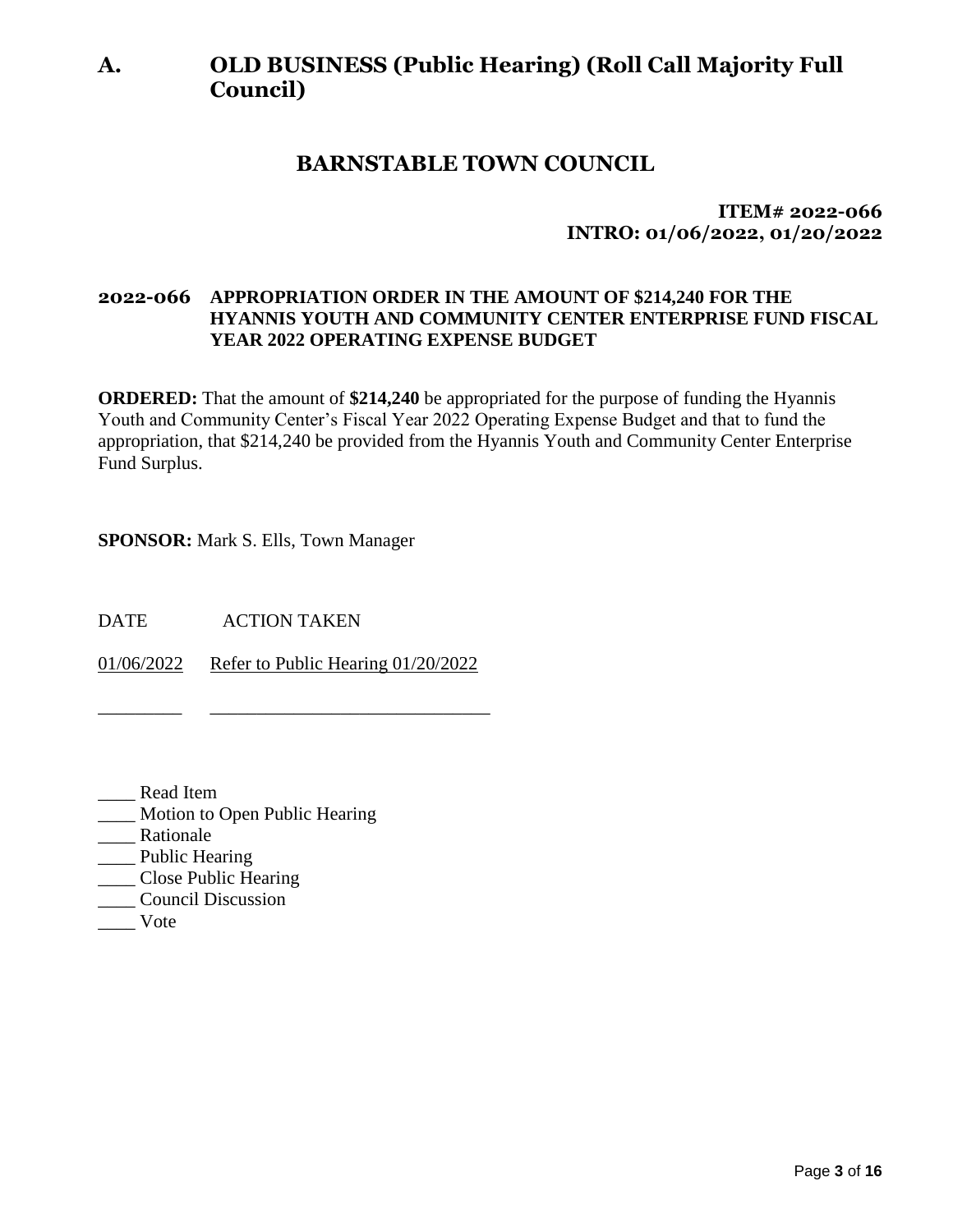### **ITEM# 2022-066 INTRO: 01/06/2022, 01/20/2022**

#### **SUMMARY**

| TO:             | <b>Town Council</b>                                                                   |
|-----------------|---------------------------------------------------------------------------------------|
| <b>FROM:</b>    | Mark S. Ells, Town Manager                                                            |
|                 | <b>THROUGH:</b> Daniel W. Santos, P.E., Director of Public Works                      |
| DATE:           | January 06, 2022                                                                      |
| <b>SUBJECT:</b> | Appropriation Order in the amount of \$214,240 for the purpose of funding the Hyannis |
|                 | Youth and Community Center Enterprise Fund's Fiscal Year 2022 Operating Expense       |
|                 | <b>Budget</b>                                                                         |

**BACKGROUND:** In Fiscal Year 2021 the facility was operating in a limited capacity due to the public health emergency. This resulted in a significant reduction in utility costs incurred in Fiscal Year 2021. As it was unknown when the emergency would subside, the Fiscal Year 2022 budget for utility expenses was reduced to reflect an amount that assumed the continued limited use of the facility. Subsequently, the facility has reopened to the public and 2 sheets of ice are expected to remain operational through the end of the fiscal year. This will result in utility consumption levels similar to those which occurred prior to the pandemic. Additionally, the natural gas contract expired and was renewed at a cost increase due to market conditions. An additional sum of \$50,565 is projected to be needed for natural gas and \$163,675 for electricity for the remainder of the fiscal year.

**ANALYSIS:** The budget and actual expenses for utilities at the facility for the past few years was as follows:

BudgetActual Fiscal Year 2021 \$506,774 \$315,921 – full pandemic year Fiscal Year 2020 \$541,658 \$436,606 Fiscal Year 2019 \$540,580 \$505,876 Fiscal Year 2018 \$525,775 \$489,327

The budget for Fiscal Year 2022 was reduced to \$310,000 based on the actual amount expended in fiscal year 2021. To date a total of \$241,626 has been incurred. The additional ask of \$214,240 will result in a total revised budget for utilities of \$524,240 which reflects a return to normal consumption levels and the increase in the natural gas contract.

**FISCAL IMPACT:** Funding for this appropriation will be provided from the Enterprise Fund's surplus which was last certified at \$663,490 as of July 1, 2021.

**TOWN MANAGER RECOMMENDATION:** Mark S. Ells, Town Manager, recommends approval of this Appropriation Order.

**STAFF SUPPORT:** Daniel W. Santos, P.E., Director of Public Works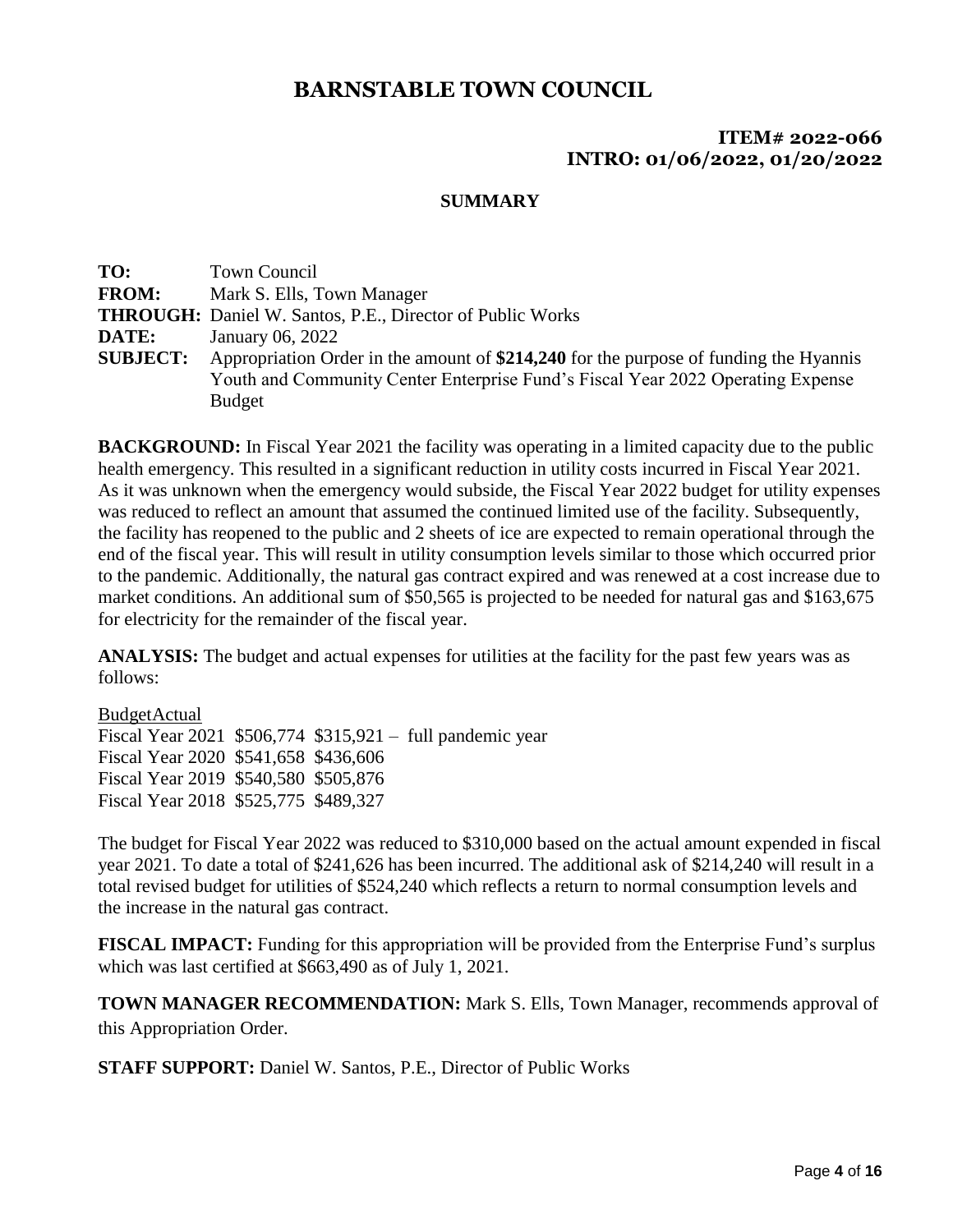# **B. NEW BUSINESS (Refer to a Public Hearing 02/03/2022)**

# **BARNSTABLE TOWN COUNCIL**

**ITEM# 2022-072 INTRO: 01/20/2022**

# **2022-072 APPROPRIATION REQUEST OF \$156,849 FOR THE BARNSTABLE POLICE DEPARTMENT FISCAL YEAR 2022 OPERATING EXPENSE BUDGET FOR THE PURPOSE OF FUNDING THE COSTS ASSOCIATED WITH THE HIRING OF TEN PATROL OFFICERS TO FILL CURRENTLY VACANT POSITIONS**

**ORDERED:** That the amount of **\$156,849** be added to the Fiscal Year 2022 Police Department General Fund Operating Expense Budget for the purpose of funding the initial expenses related to hiring, training, uniform, ammunition and equipment purchases for 8 new police recruits and 2 transfer officers, and to fund this appropriation, that the amount of \$156,849 be provided from the General Fund Reserve.

**SPONSOR:** Mark S. Ells, Town Manager

DATE ACTION TAKEN

\_\_\_\_\_\_\_\_ \_\_\_\_\_\_\_\_\_\_\_\_\_\_\_

\_\_\_\_\_\_\_\_ \_\_\_\_\_\_\_\_\_\_\_\_\_\_\_

\_\_\_\_Read Item

\_\_\_\_Motion to Open Public Hearing

\_\_\_\_Rationale

\_\_\_Public Hearing

\_\_\_\_Close Public Hearing

- \_\_\_\_Council Discussion
- \_\_\_\_Move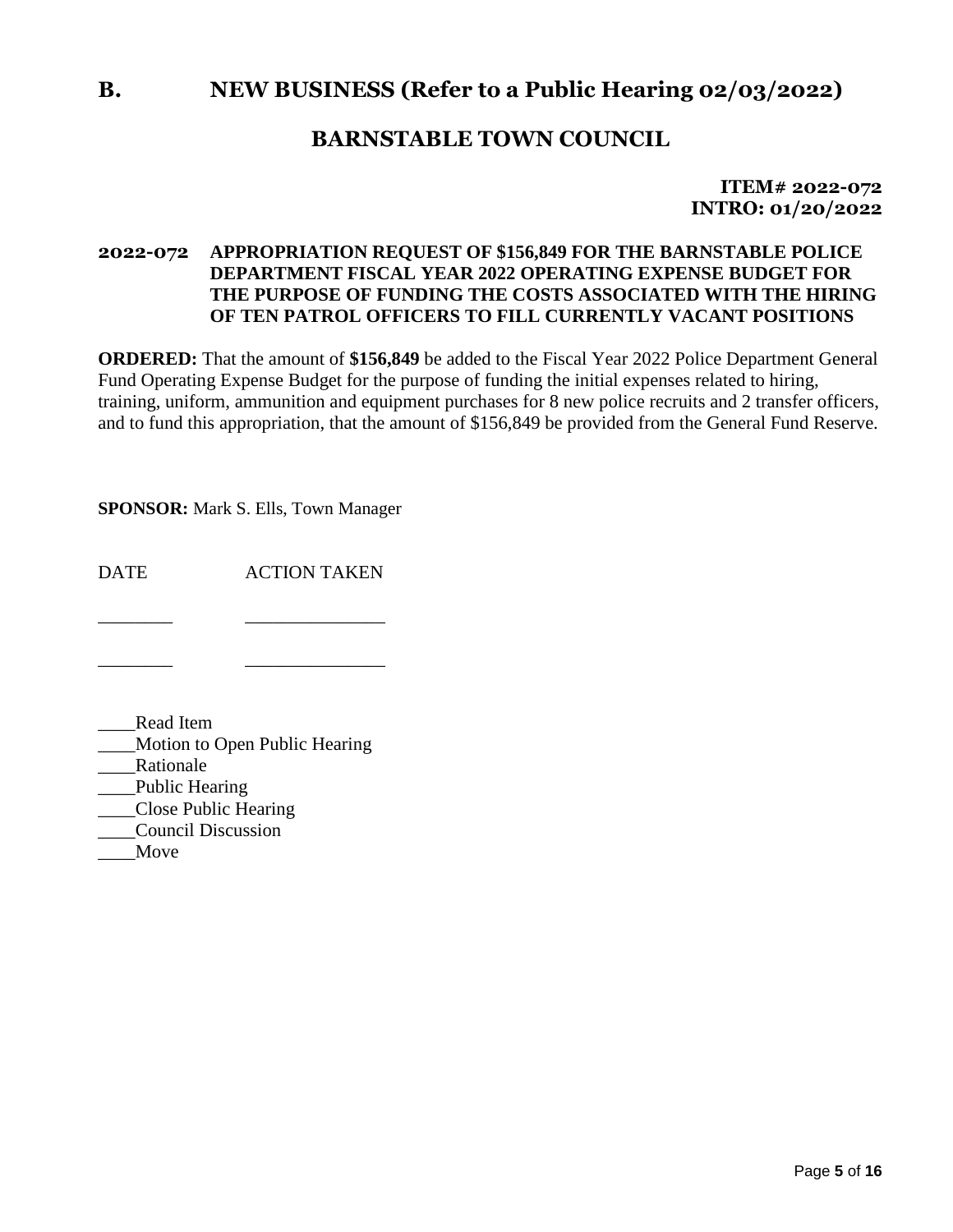# **ITEM# 2022-072 INTRO: 01/20/2022**

#### **SUMMARY**

| TO:             | <b>Town Council</b>                                                                    |
|-----------------|----------------------------------------------------------------------------------------|
| <b>FROM:</b>    | Mark S. Ells, Town Manager                                                             |
| THROUGH:        | Matthew K. Sonnabend, Chief of Police                                                  |
| DATE:           | January 20, 2022                                                                       |
| <b>SUBJECT:</b> | Appropriation request of \$156,849 for the Barnstable Police Department Fiscal Year    |
|                 | 2022 Operating Expense Budget for the purpose of funding the costs associated with the |
|                 | hiring of ten current patrol officer vacancies                                         |

**BACKGROUND:** The department has 10 patrol officer vacancies they will fill at this time. The department will be enrolling 6 police officer recruits in the Cape Cod Municipal Police Academy starting on February 21, 2022 and 2 are enrolled in the Plymouth Academy starting on April 4, 2022. The department will also be hiring 2 transfer officers from other civil service police departments in late January. At the time of the preparation and finalization of the Fiscal Year 2022 Budget, the Police Department did not have confirmation on the number of retirements to take place nor the availability of police academy seats. The costs associated with the hiring and securing of 8 academy seats and the final arrangements for the transfer of 2 officers require a supplemental appropriation to the Police Department's Fiscal Year 2022 Budget.

**ANALYSIS:** This appropriation is comprised of several parts: 1) pre-employment requirements including medical exams and psychological assessments; 2) academy tuition; 3) ammunition 4) equipment including radio and firearm; and 5) uniform.

| <b>Recruit Costs (8)</b>                 |           |
|------------------------------------------|-----------|
| Training                                 | \$33,120  |
| Equipment                                | \$54,556  |
| Uniform                                  | \$24,111  |
| Ammunition                               | \$11,268  |
|                                          | \$123,055 |
| <b>Transfer Costs (2)</b>                |           |
| Equipment                                | \$12,825  |
| Uniform                                  | \$4,788   |
| Ammunition                               | \$1,681   |
|                                          | \$19,294  |
| <b>Preliminary Hiring Costs (10)</b>     |           |
| <b>Psychological Assessments</b>         | \$6,000   |
| Physicals                                | \$8,500   |
|                                          | \$14,500  |
| <b>Total Supplemental Budget Request</b> | \$156,849 |

The items listed above will need to be funded in Fiscal Year 2022 in order to complete the hiring components required by both the Plymouth Academy and the Cape Cod Municipal Police Academy (Medical & Psychological) and enough ordering time for the remaining equipment and uniforms.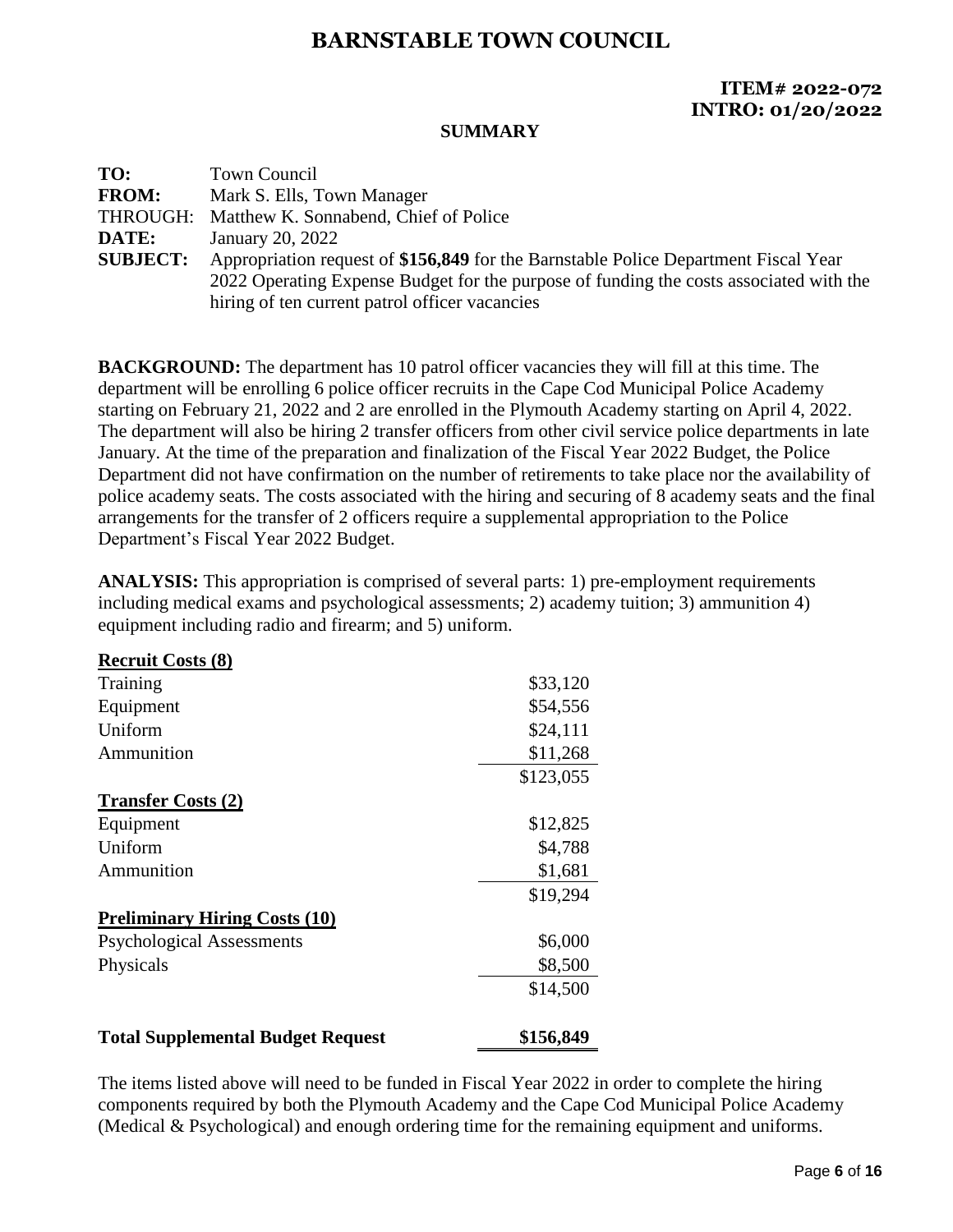**FISCAL IMPACT:** This is a one-time budget impact to cover the costs associated with this hiring group and these funds will not become part of the Police Department's base operating budget. Funding for this appropriation request will be provided from the General Fund Reserve. The current balance in the reserve is \$24,387,535.

**TOWN MANAGER RECOMMENDATION:** Mark S. Ells, Town Manager, recommends approval of this supplemental appropriation request.

**STAFF ASSISTANCE:** Matthew K. Sonnabend, Chief of Police; Anne Spillane, Director of Finance & Support Services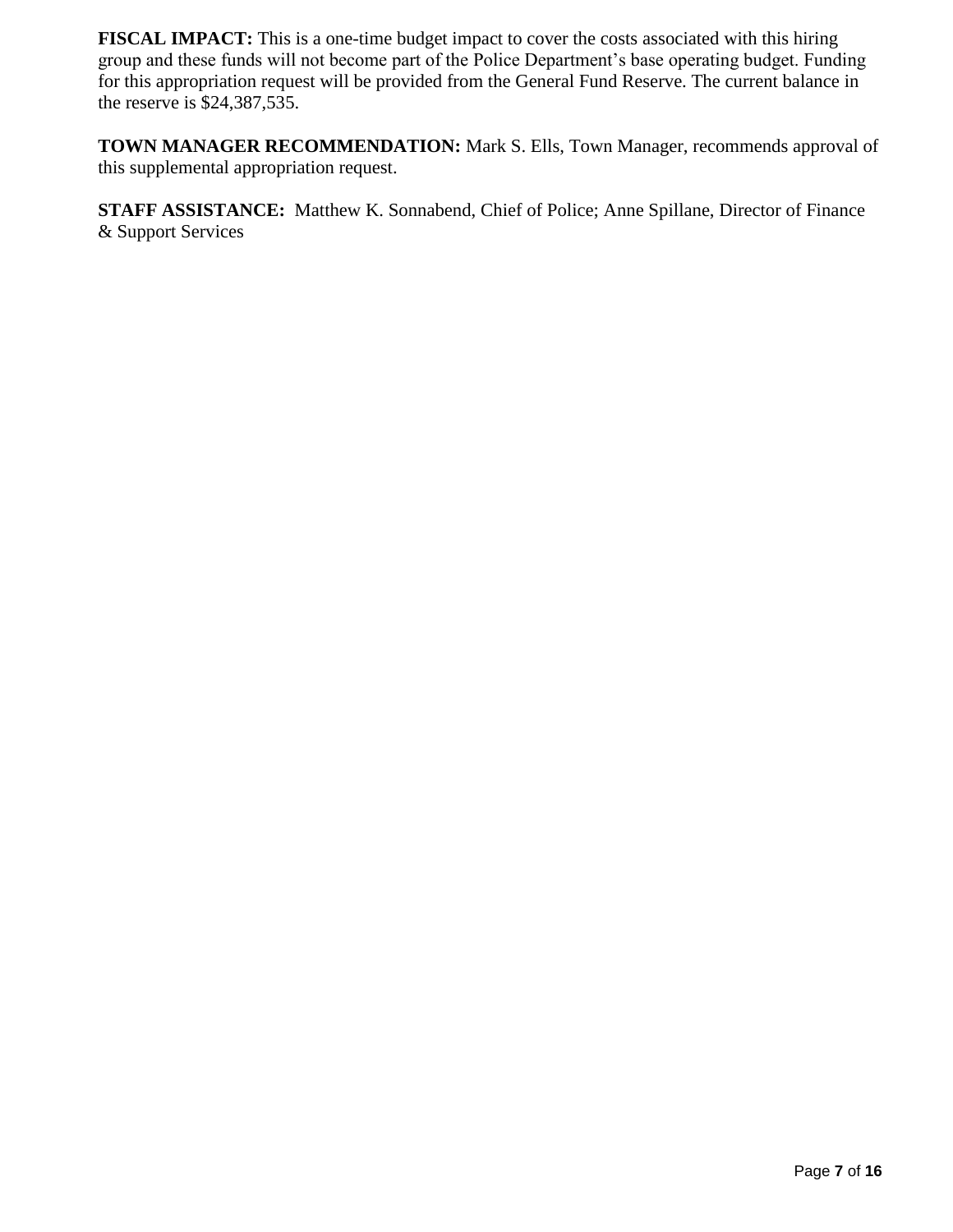#### **ITEM# 2022-073 INTRO: 01/20/2022**

# **2022-073 AMENDING CHAPTER 240 ZONING, ARTICLE III,** § **240-34 TO COMPLY WITH NATIONAL FLOOD INSURANCE PROGRAM (NFIP) REQUIREMENTS**

**ORDERED:** That the Code of the Town of Barnstable, Part I General Ordinances, Chapter 240 Zoning, Article III, § 240-34 Floodplain District be amended by deleting § 240-34 in its entirety and inserting the following new § 240-34 in its place:

"§ 240-34. Floodplain District.

A Floodplain District is herein established as an overlay district. The District includes all special flood hazard areas within the Town of Barnstable designated as Zone A, AE, AO, AH, or VE on the Barnstable County Flood Insurance Rate Map (FIRM) dated July 16, 2014 issued by the Federal Emergency Management Agency (FEMA) for the administration of the National Flood Insurance Program. The exact boundaries of the District shall be defined by the 1%-chance base flood elevations (one-hundred-year flood) shown on the FIRM and further defined by the Barnstable County Flood Insurance Study (FIS) report dated July 16, 2014. The FIRM and FIS report are incorporated herein by reference and are on file with the Town Clerk, Building Commissioner, and Conservation Commission.

The purpose of the Floodplain Overlay District is to:

- 1. Ensure public safety through reducing the threats to life and personal injury
- 2. Eliminate new hazards to emergency response officials
- 3. Prevent the occurrence of public emergencies resulting from water quality, contamination, and pollution due to flooding
- 4. Avoid the loss of utility services which if damaged by flooding would disrupt or shut down the utility network and impact regions of the community beyond the site of flooding
- 5. Eliminate costs associated with the response and cleanup of flooding conditions
- 6. Reduce damage to public and private property resulting from flooding waters

The floodplain management regulations found in this Floodplain Overlay District section shall take precedence over any less restrictive conflicting local laws, ordinances or codes.

The degree of flood protection required by this ordinance is considered reasonable but does not imply total flood protection.

If any section, provision or portion of this ordinance is deemed to be unconstitutional or invalid by a court, the remainder of the ordinance shall be effective.

The Town of Barnstable hereby designates the position of the Building Commissioner to be the official floodplain administrator for the Town.

If the Town acquires data that changes the base flood elevation in the FEMA mapped Special Flood Hazard Areas, the Town will, within 6 months, notify FEMA of these changes by submitting the technical or scientific data that supports the change(s). Notification shall be submitted to: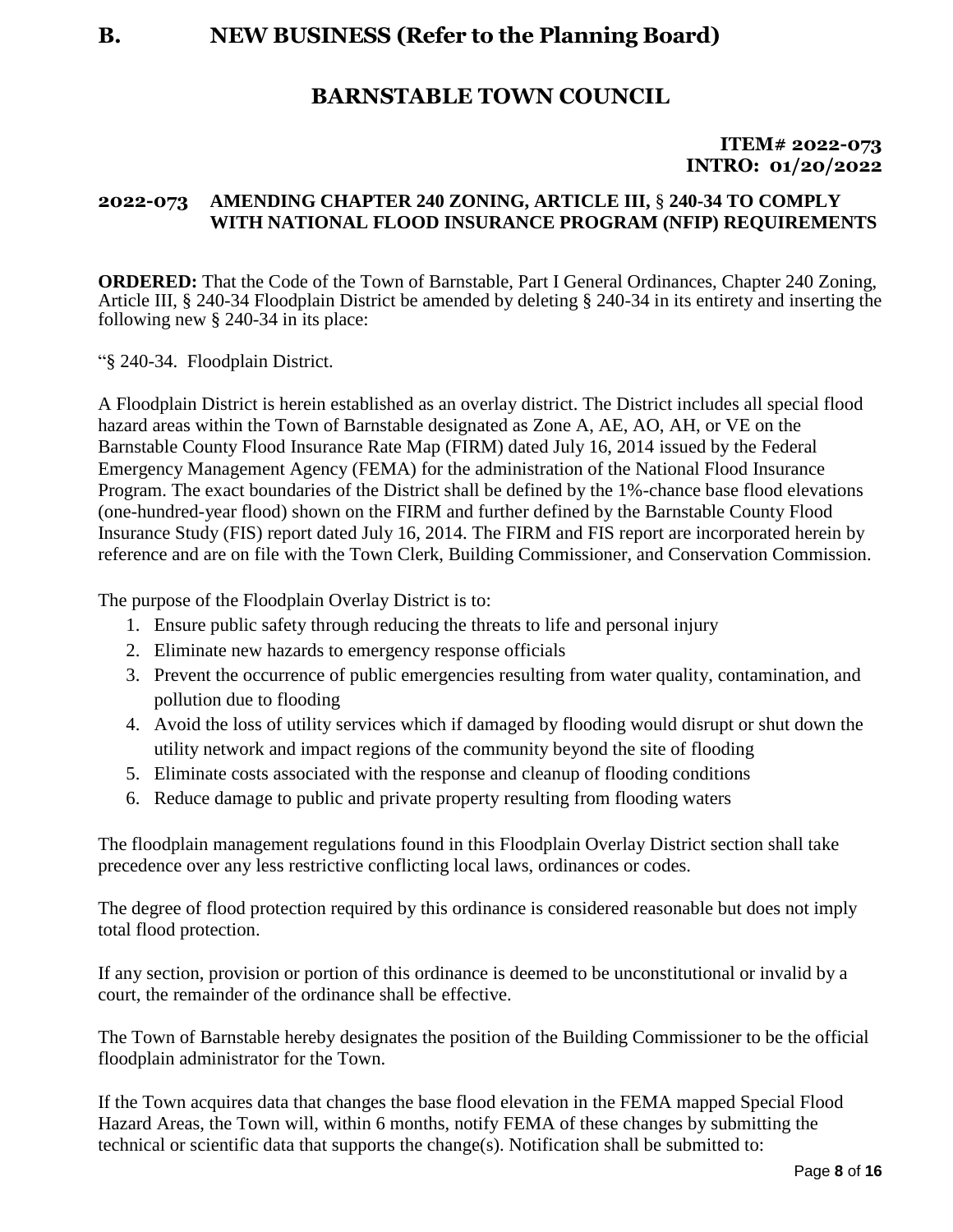FEMA Region I Risk Analysis Branch Chief 99 High St., 6th floor, Boston, MA 02110

And copy of notification to: Massachusetts NFIP State Coordinator MA Dept. of Conservation & Recreation, 251 Causeway Street, Boston, MA 02114

Permits are required for all proposed construction or other development in the floodplain overlay district, including new construction, alteration of existing structures, placement of manufactured homes, placement of agricultural facilities, fences, sheds, storage facilities, drilling or other development that might increase flooding or adversely impact flood risks to other properties (any man-made change to improved or unimproved real estate, including, but not limited to, buildings or other structures, mining, dredging, filling, grading, paving, excavation or drilling operations).

- A. Any new construction or substantial improvement to be under taken within the floodplain overlay district shall be in accordance with Massachusetts State Building Code 780 CMR and 310 CMR- Department of Environmental Protection. The Building Commissioner shall review all proposed development within the floodplain overlay district upon confirmation from the property owner or his/her representative that all necessary permits have been received and certified from those governmental agencies from which approval is required by local, federal and state law, in order to carry out the proposed development in the floodplain overlay district including but not limited to Sec. 404 of the Federal Water Pollution Control Act Amendments of 1972, U.S.C. § 1334. The Building Commissioner shall obtain and maintain records of elevation and floodproofing levels for new construction or substantial improvement within the floodplain overlay district.
- B. All subdivision proposals and other proposed new developments greater than 50 lots or five acres, whichever is lesser, shall include within such proposals technical data, provided by the proponent, to determine base flood elevation data for each developable parcel shown on the design plans.
- C. All subdivision and development proposals, including utility and drainage systems, in the floodplain overlay district, shall be reviewed to assure that they are located and designed to be consistent with the following:
	- a) Such proposals minimize flood damage.
	- b) Public utilities and facilities are located and constructed so as to minimize flood damage.
	- c) Adequate drainage is provided.
- D. In Zones A and AE, along watercourses that have not had a regulatory floodway designated, the best available Federal, State, local, or other floodway data shall be used to prohibit encroachments in floodways which would result in any increase in flood levels within the community during the occurrence of the base flood discharge.
- E. Regulations pertaining to mapped floodways as defined in US Code of Federal Regulations, Title 44, Part 59.1 have been removed from this ordinance because the Town of Barnstable does not have any mapped floodways and is a coastal community where floodways do not apply.
- F. In a riverine situation, the Conservation Administrator or designee shall notify the following of any alteration or relocation of a watercourse: (a) Adjacent Communities, especially upstream and downstream, (b) bordering States, if affected, (c) the NFIP State Coordinator, Massachusetts Department of Conservation and Recreation, 251 Causeway Street, 8<sup>th</sup> floor, Boston, MA 02114-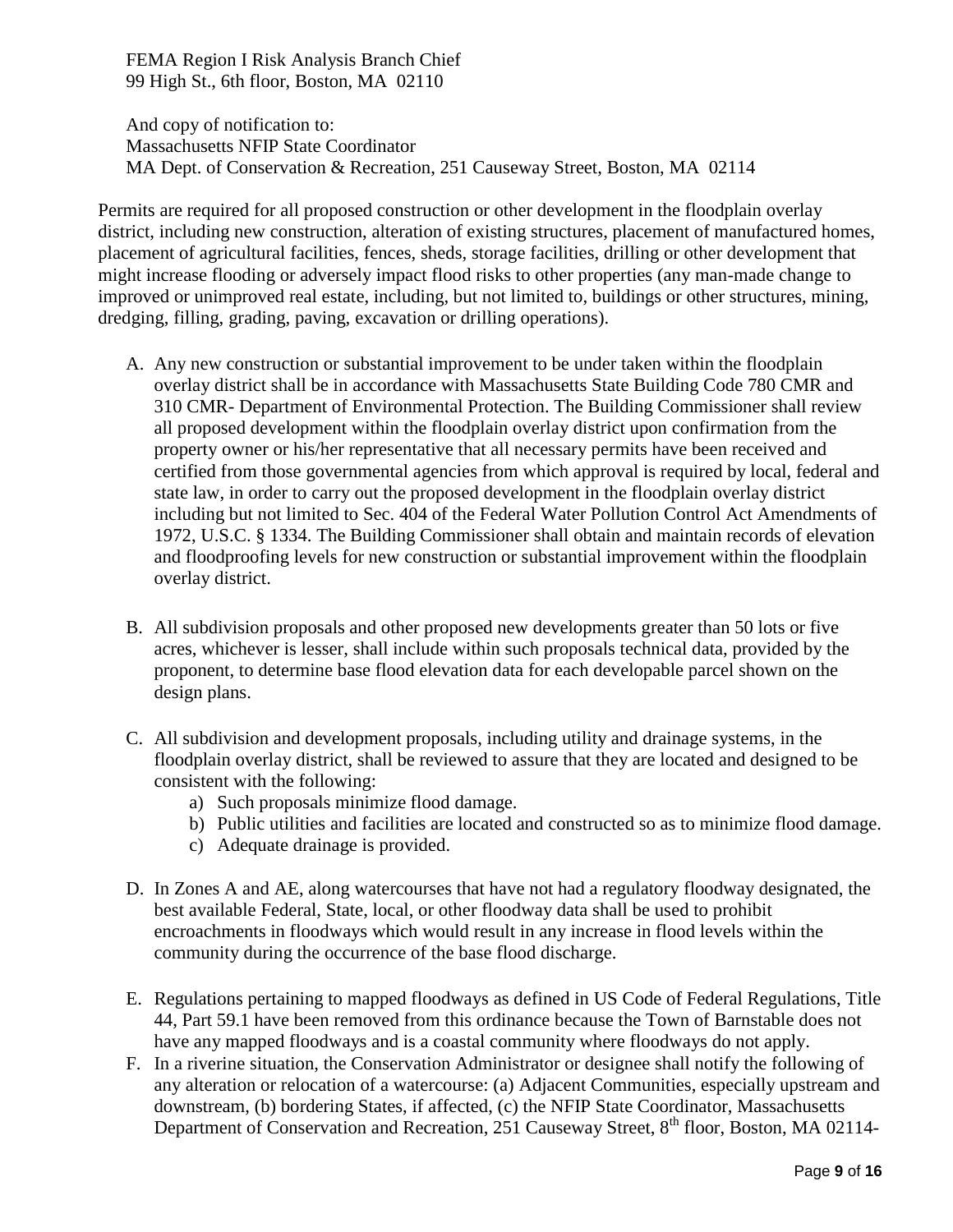2104, and (d) the NFIP Program Specialist, Federal Emergency Management Agency, Region I at 99 High Street, 6th Floor, Boston, MA 02110.

- G. Within Zones AO and AH on the FEMA Flood Insurance Rate Maps, adequate drainage paths must be provided around structures on slopes to guide floodwaters around and away from proposed structures.
- H. No land within areas designated as V (Velocity) Zones on the FEMA Flood Insurance Rate Maps shall be developed unless such development is demonstrated by the applicant to be located landward of the reach of the mean high tide. All new construction and substantial improvement within the V Zones shall be in full compliance with the State Building Code and shall be certified by a registered professional engineer or architect that the structure is securely anchored to adequately anchored pilings or columns in order to withstand velocity waters and hurricane wave wash.
- I. The following shall be prohibited within flood areas designated as V Zones:
	- 1. Use of fill.
	- 2. Mobile homes.
- J. If the State issues variances to the flood-resistant standards as found in the state building code, Barnstable will use the following text for local adoption:

Barnstable will request from the State Building Code Appeals Board a written and/or audible copy of the portion of the hearing related to the variance, and will maintain this record in the community's files.

Barnstable shall also issue a letter to the property owner regarding potential impacts to the annual premiums for the flood insurance policy covering that property, in writing over the signature of a community official that (i) the issuance of a variance to construct a structure below the base flood level will result in increased premium rates for flood insurance up to amounts as high as \$25 for \$100 of insurance coverage and (ii) such construction below the base flood level increases risks to life and property.

Such notification shall be maintained with the record of all variance actions for the referenced development in the floodplain overlay district.

- K. A variance from this floodplain ordinance, related to community compliance with the National Flood Insurance Program (NFIP), must meet the requirements set out by State law and may only be granted if: 1) Good and sufficient cause and exceptional non-financial hardship exist; 2) the variance will not result in additional threats to public safety, extraordinary public expense, or fraud or victimization of the public; and 3) the variance is the minimum action necessary to afford relief. This does not apply to the building code.
- L. In A, AO, AH, AE Zones, VE, and V Zones, all recreational vehicles to be placed on a site must be elevated and anchored in accordance with the zone's regulations for foundation and elevation requirements or be on the site for less than 180 consecutive days or be fully licensed and highway ready.
- M. In A Zones, in the absence of FEMA BFE data and floodway data, the building department will obtain, review and reasonably utilize base flood elevation and floodway data available from a Federal, State, or other source as criteria for requiring new construction, substantial improvements, or other development in Zone A as the basis for elevating residential structures to or above base flood level, for floodproofing or elevating nonresidential structures to or above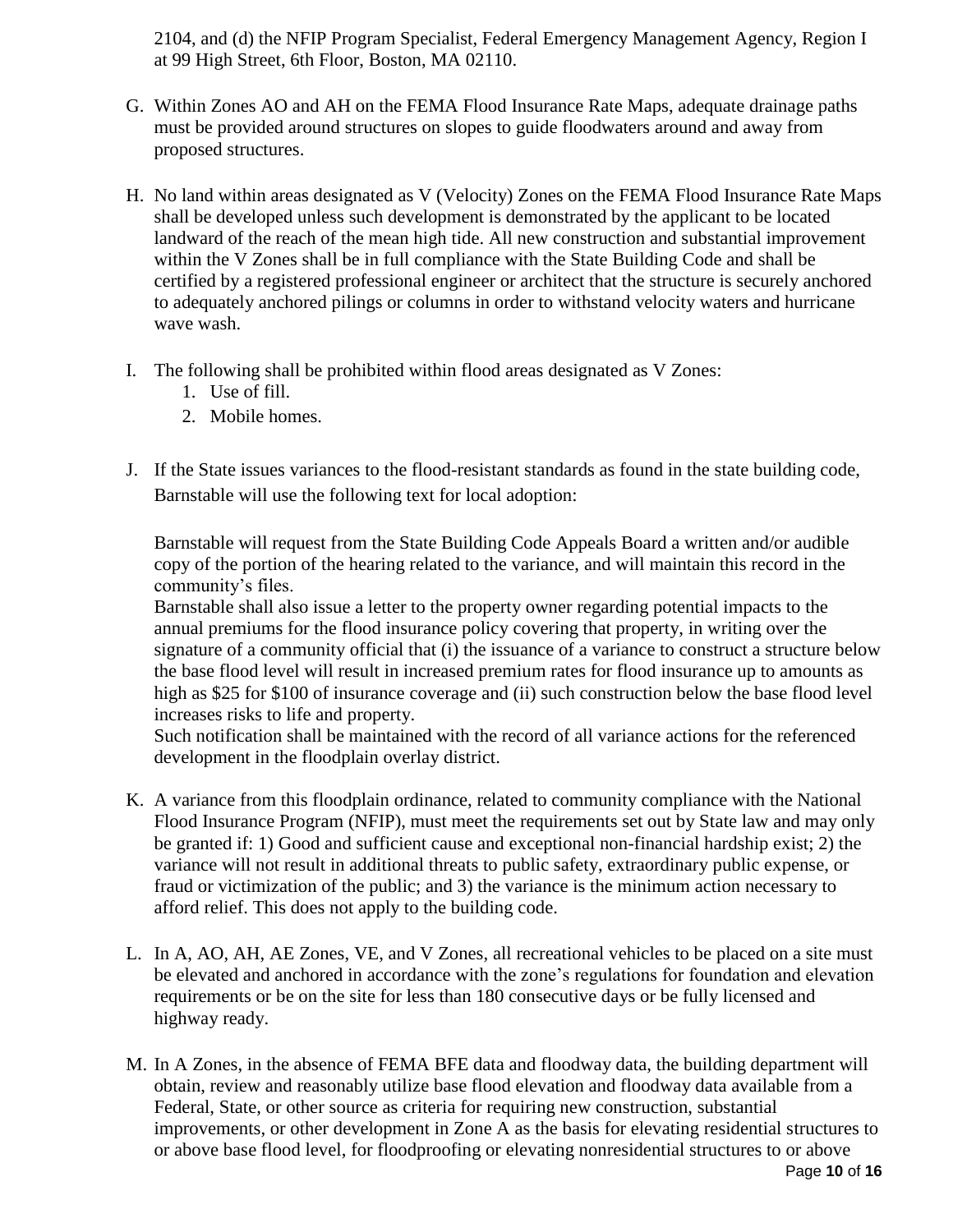base flood level, and for prohibiting encroachments in floodways. The following definitions apply to the interpretation of this chapter:

# **DEVELOPMENT**

Any man-made change to improved or unimproved real estate, including but not limited to building or other structures, mining, dredging, filling, grading, paving, excavation or drilling operations or storage of equipment or materials. [US Code of Federal Regulations, Title 44, Part 59]

# **FLOODWAY**

The channel of the river, creek or other watercourse and the adjacent land areas that must be reserved in order to discharge the base flood without cumulatively increasing the water surface elevation more than a designated height. [Base Code, Chapter 2, Section 202]

### **FUNCTIONALLY DEPENDENT USE**

A use which cannot perform its intended purpose unless it is located or carried out in close proximity to water. The term includes only docking facilities, port facilities that are necessary for the loading and unloading of cargo or passengers, and ship building and ship repair facilities, but does not include longterm storage or related manufacturing facilities. [US Code of Federal Regulations, Title 44, Part 59] Also [Referenced Standard ASCE 24-14]

#### **HIGHEST ADJACENT GRADE**

The highest natural elevation of the ground surface prior to construction next to the proposed walls of a structure. [US Code of Federal Regulations, Title 44, Part 59]

#### **HISTORIC STRUCTURE**

Any structure that is:

- a) Listed individually in the National Register of Historic Places (a listing maintained by the Department of Interior) or preliminarily determined by the Secretary of the Interior as meeting the requirements for individual listing on the National Register;
- b) Certified or preliminarily determined by the Secretary of the Interior as contributing to the historical significance of a registered historic district or a district preliminarily determined by the Secretary to qualify as a registered historic district;
- c) Individually listed on a state inventory of historic places in states with historic preservation programs which have been approved by the Secretary of the Interior; or
- d) Individually listed on a local inventory of historic places in communities with historic preservation programs that have been certified either:
	- 1. By an approved state program as determined by the Secretary of the Interior or
	- 2. Directly by the Secretary of the Interior in states without approved programs.
	- [US Code of Federal Regulations, Title 44, Part 59]

#### **NEW CONSTRUCTION**

Structures for which the start of construction commenced on or after the effective date of the first floodplain management code, regulation, ordinance, or standard adopted by the authority having jurisdiction, including any subsequent improvements to such structures. New construction includes work determined to be substantial improvement. [Referenced Standard ASCE 24-14]

#### **RECREATIONAL VEHICLE**

A vehicle which is:

- a) Built on a single chassis;
- b) 400 square feet or less when measured at the largest horizontal projection;
- c) Designed to be self-propelled or permanently towable by a light duty truck; and
- d) Designed primarily not for use as a permanent dwelling but as temporary living quarters for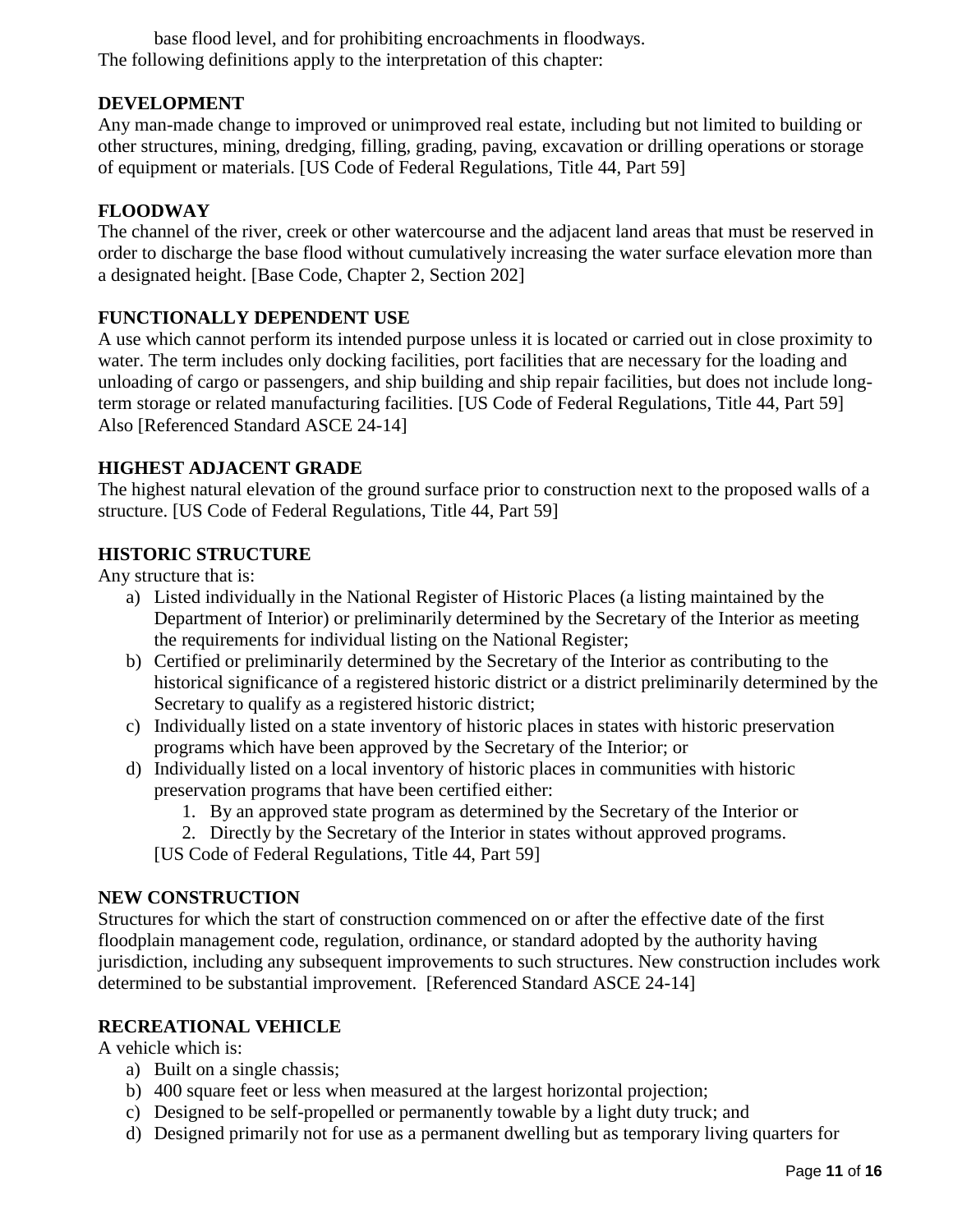recreational, camping, travel, or seasonal use. [US Code of Federal Regulations, Title 44, Part 59]

# **SPECIAL FLOOD HAZARD AREA**

The land area subject to flood hazards and shown on a Flood Insurance Rate Map or other flood hazard map as Zone A, AE, A1-30, A99, AR, AO, AH, V, VO, VE or V1-30. [Base Code, Chapter 2, Section 202]

# **START OF CONSTRUCTION**

The date of issuance for new construction and substantial improvements to existing structures, provided the actual start of construction, repair, reconstruction, rehabilitation, addition, placement or other improvement is within 180 days after the date of issuance. The actual start of construction means the first placement of permanent construction of a building (including a manufactured home) on a site, such as the pouring of a slab or footings, installation of pilings or construction of columns.

Permanent construction does not include land preparation (such as clearing, excavation, grading or filling), the installation of streets or walkways, excavation for a basement, footings, piers or foundations, the erection of temporary forms or the installation of accessory buildings such as garages or sheds not occupied as dwelling units or not part of the main building. For a substantial improvement, the actual "start of construction" means the first alteration of any wall, ceiling, floor or other structural part of a building, whether or not that alteration affects the external dimensions of the building. [Base Code, Chapter 2, Section 202]

# **STRUCTURE**

For floodplain management purposes, a walled and roofed building, including a gas or liquid storage tank, that is principally above ground, as well as a manufactured home. [US Code of Federal Regulations, Title 44, Part 59]

# **SUBSTANTIAL REPAIR OF A FOUNDATION**

When work to repair or replace a foundation results in the repair or replacement of a portion of the foundation with a perimeter along the base of the foundation that equals or exceeds 50% of the perimeter of the base of the foundation measured in linear feet, or repair or replacement of 50% of the piles, columns or piers of a pile, column or pier supported foundation, the building official shall determine it to be substantial repair of a foundation. Applications determined by the building official to constitute substantial repair of a foundation shall require all existing portions of the entire building or structure to meet the requirements of 780 CMR. [As amended by MA in 9th Edition BC]

# **VARIANCE**

A grant of relief by a community from the terms of a flood plain management regulation. [US Code of Federal Regulations, Title 44, Part 59]

# **VIOLATION**

The failure of a structure or other development to be fully compliant with the community's flood plain management regulations. A structure or other development without the elevation certificate, other certifications, or other evidence of compliance required in  $\S 60.3(b)(5)$ , (c)(4), (c)(10), (d)(3), (e)(2), (e)(4), or (e)(5) is presumed to be in violation until such time as that documentation is provided. [US Code of Federal Regulations, Title 44, Part 59]

# **ZONE A**

Area of special flood hazard without water surface elevations determined.

# **ZONE AE**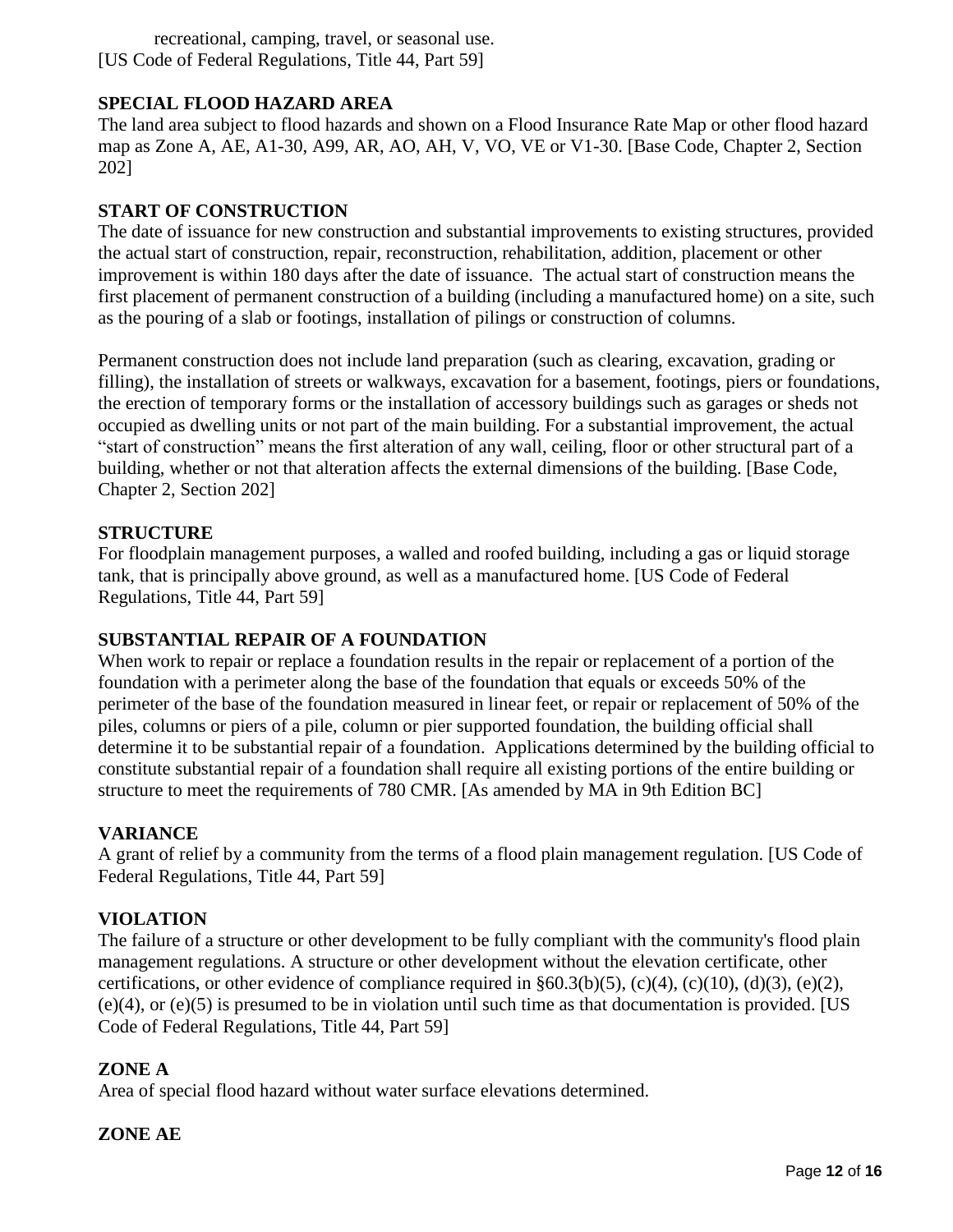Area of special flood hazard with water surface elevations determined.

# **ZONE AH**

Areas of special flood hazards having shallow water depths and/or unpredictable flow paths between (1) and (3) feet, and with water surface elevations determined.

# **ZONE AO**

Area of special flood hazards having shallow water depths and/or unpredictable flow paths between (1) and (3) ft. (Velocity flow may be evident; such flooding is characterized by ponding or sheet flow.)

### **ZONE A99**

Area of special flood hazard where enough progress has been made on a protective system, such as dikes, dams, and levees, to consider it complete for insurance rating purposes. (Flood elevations may not be determined.)

### **ZONE X**

Areas of minimal or moderate flood hazards or areas of future-conditions flood hazard. (Zone X replaces Zones B and C on new and revised maps.)

# **ZONE V**

Area of special flood hazards without water surface elevations determined, and with velocity, that is inundated by tidal floods (coastal high hazard area).

### **ZONE VE**

(For new and revised maps) means area of special flood hazards, with water surface elevations determined and with velocity, that is inundated by tidal floods (coastal high hazard area)."

**SPONSOR:** Mark S. Ells, Town Manager

\_\_\_\_\_\_\_ \_\_\_\_\_\_\_\_\_\_\_\_\_\_\_\_\_\_\_\_\_\_\_\_\_\_\_\_

\_\_\_\_\_\_\_ \_\_\_\_\_\_\_\_\_\_\_\_\_\_\_\_\_\_\_\_\_\_\_\_\_\_\_\_

DATE ACTION TAKEN

\_\_\_\_ Read Item \_\_\_\_ Motion to Open Public Hearing \_\_\_\_ Rationale \_\_\_\_\_ Public Hearing \_\_\_\_ Close Public Hearing

- \_\_\_\_ Council Discussion
-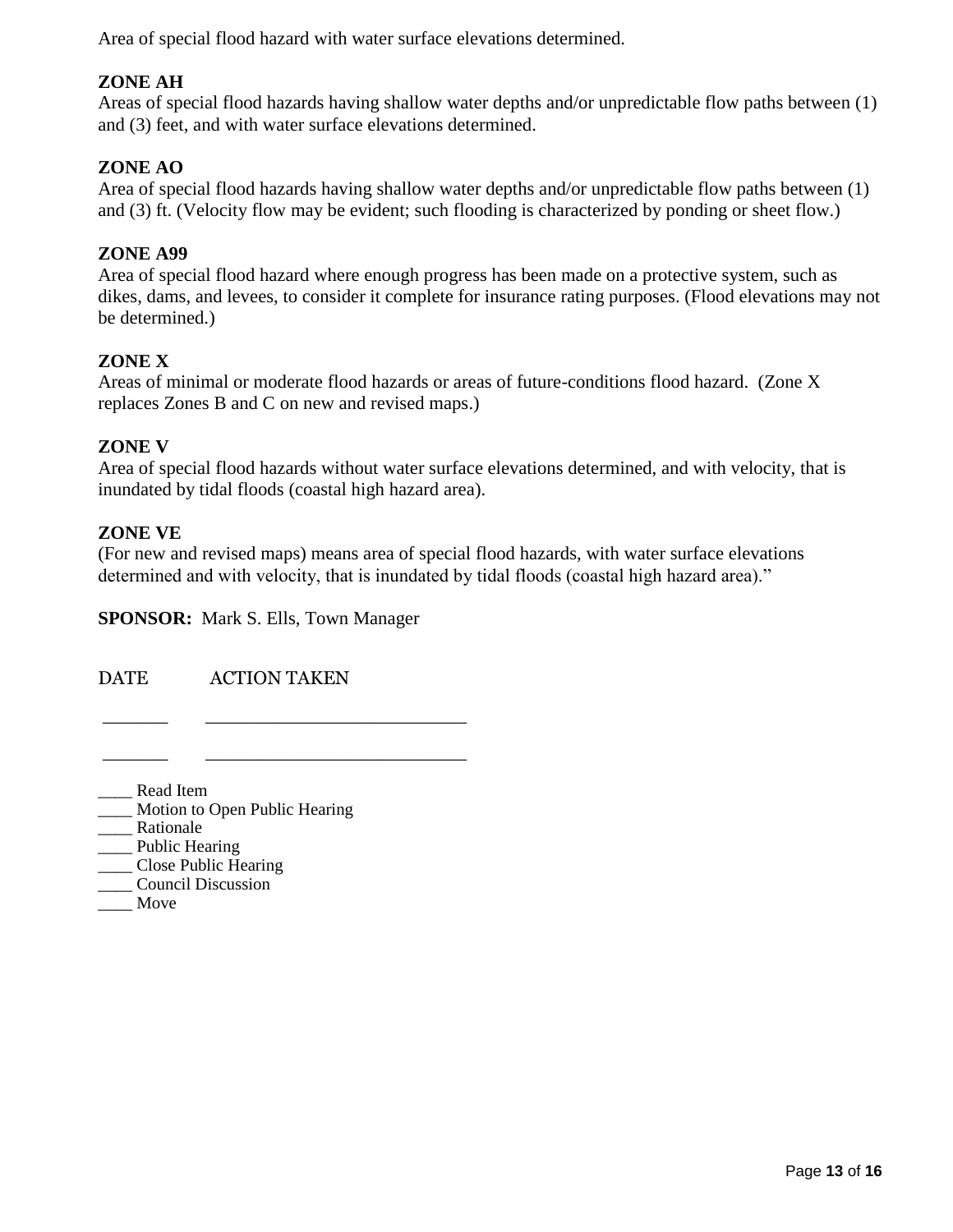# **ITEM# 2022-073 INTRO: 01/20/2022**

#### **SUMMARY**

| TO:             | Town Council                                                                               |
|-----------------|--------------------------------------------------------------------------------------------|
| <b>FROM:</b>    | Mark S. Ells, Town Manager                                                                 |
| <b>THROUGH:</b> | Elizabeth Jenkins, Director, Planning & Development Department                             |
| DATE:           | January 20, 2022                                                                           |
| <b>SUBJECT:</b> | Amending Chapter 240 Zoning, Article III, § 240-34 to comply with National Flood Insurance |
|                 | Program (NFIP) requirements                                                                |

**RATIONALE:** In 1968, Congress passed the National Flood Insurance Act, which established a program that provides flood insurance to property owners, renters and businesses and works with communities required to adopt and enforce floodplain management regulations that help mitigate flooding effects. The Town of Barnstable officially became a National Flood Insurance Program (NFIP) community in 1976. As of September 30, 2021, there were 910 NFIP policies in force in the Town of Barnstable, with a total coverage of \$282,017,100.

All NFIP communities are required to locally adopt and enforce NFIP requirements as defined within Title 44 of the Code of Federal Regulations (CFR). The rules are defined by Congress and the Federal Emergency Management Agency (FEMA) administers the program. The state incorporates federally-mandated floodplain protection provisions into their regulations, including the Building Code, Environmental Code, Wetlands Regulations, and Drinking Water Regulations. Each NFIP community must also have local regulations that describe and direct development within the floodplains, and these local regulations must include NFIP provisions that are not already incorporated in state law. The Town of Barnstable's rules are established within the Zoning Ordinance, [Chapter 240, Section 34, the Floodplain District.](https://ecode360.com/6559151)

In 2020, a Massachusetts State Model Floodplain Bylaw was established to inform NFIP communities of required modifications to local ordinances in order to comply with new NFIP requirements. If the State or FEMA conducts a monitoring visit or interview, a community needs to have updated their ordinance accordingly or the community must be prepared to provide a date by which such amendments will be adopted. For these reasons, it is recommended that Towns prioritize the adoption of the 2020 Model bylaws.

The Model Floodplain Bylaw includes twenty (20) required provisions, as well as optional definitions. In summary, the applicable amendments to the Town's existing Floodplain ordinance include adding and repealing language as necessary to incorporate the required regulations, as well as the addition of several definitions. This effort was achieved through close coordination with the Barnstable County Floodplain Specialist  $\&$ Community Rating System (CRS) Coordinator to ensure that all applicable modifications have been made in order to comply with the updated NFIP requirements.

**FISCAL IMPACT:** There is no significant fiscal impact of the proposed zoning amendment.

**TOWN MANAGER RECOMMENDATION:** Mark S. Ells, Town Manager, recommends the proposed zoning amendment.

**STAFF SUPPORT:** Elizabeth Jenkins, Director of Planning & Development; Kate Maldonado, Assistant Director of Planning & Development, Brian Florence, Building Commissioner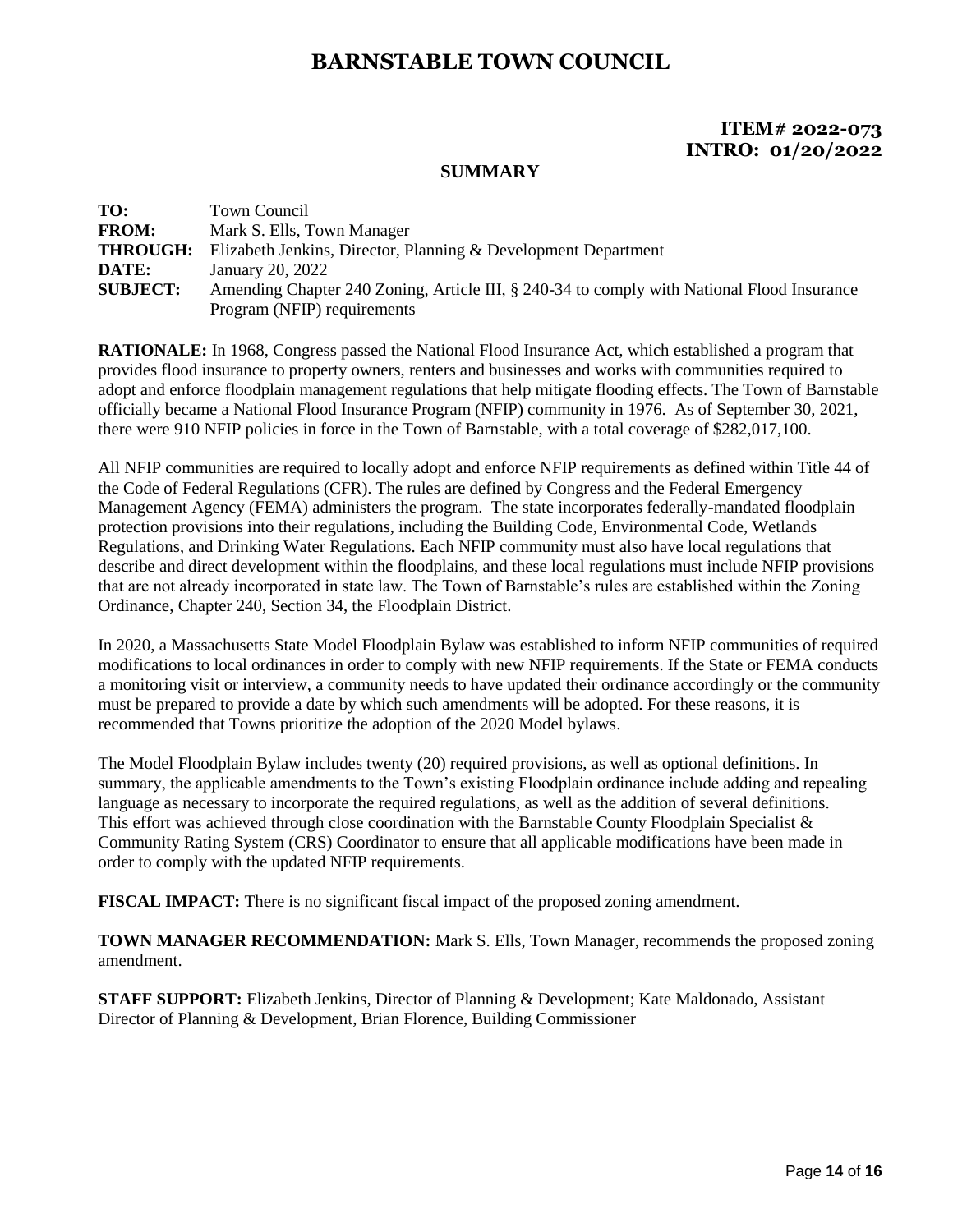**B. NEW BUSINESS (Refer to a Public Hearing 02/03/2022)**

# **BARNSTABLE TOWN COUNCIL**

**ITEM# 2022-074 INTRO: 01/20/2022**

# **2022-074 APPROPRIATION ORDER IN THE AMOUNT OF \$10,000 FOR THE PURPOSE OF ACQUIRING AN EASEMENT OVER REAL PROPERTY LOCATED AT 195 PHINNEY'S LANE, BARNSTABLE (CENTERVILLE) SHOWN ON ASSESSOR'S MAP 209 AS PARCEL 020 TO BE ASSOCIATED WITH THE CONSTRUCTION OF NEW SEWER INFRASTRUCTURE**

**ORDERED:** That the Town Council hereby authorizes the Town Manager to purchase, take by eminent domain under chapter 79 of the General Laws of Massachusetts, or otherwise acquire for sewer, infrastructure, and related purposes, an easement over a parcel of land located at 195 Phinney's Lane, Barnstable (Centerville) Massachusetts, shown on Town of Barnstable Assessors' Map 209, Parcel 020 and described in a deed recorded with Barnstable County Registry of Deeds in Book 33594, Page 345, and that the sum of **\$10,000** be appropriated for the purpose of funding this acquisition, and to fund the appropriation that \$10,000 be provided from the available resources in the Town's Sewer Construction and Private Way Maintenance and Improvement Special Revenue Fund; and that the Town Manager is authorized to contract for and expend the appropriation made available for these purposes.

**SPONSOR:** Mark S. Ells, Town Manager

\_\_\_\_\_\_\_ \_\_\_\_\_\_\_\_\_\_\_\_\_\_\_\_\_\_\_\_\_\_\_\_\_\_\_\_

\_\_\_\_\_\_\_ \_\_\_\_\_\_\_\_\_\_\_\_\_\_\_\_\_\_\_\_\_\_\_\_\_\_\_\_

DATE ACTION TAKEN

\_\_\_\_ Read Item

- Motion to Open Public Hearing
- Rationale
- \_\_\_\_ Public Hearing
- \_\_\_\_ Close Public Hearing \_\_\_\_ Council Discussion
- 
- \_\_\_\_ Move